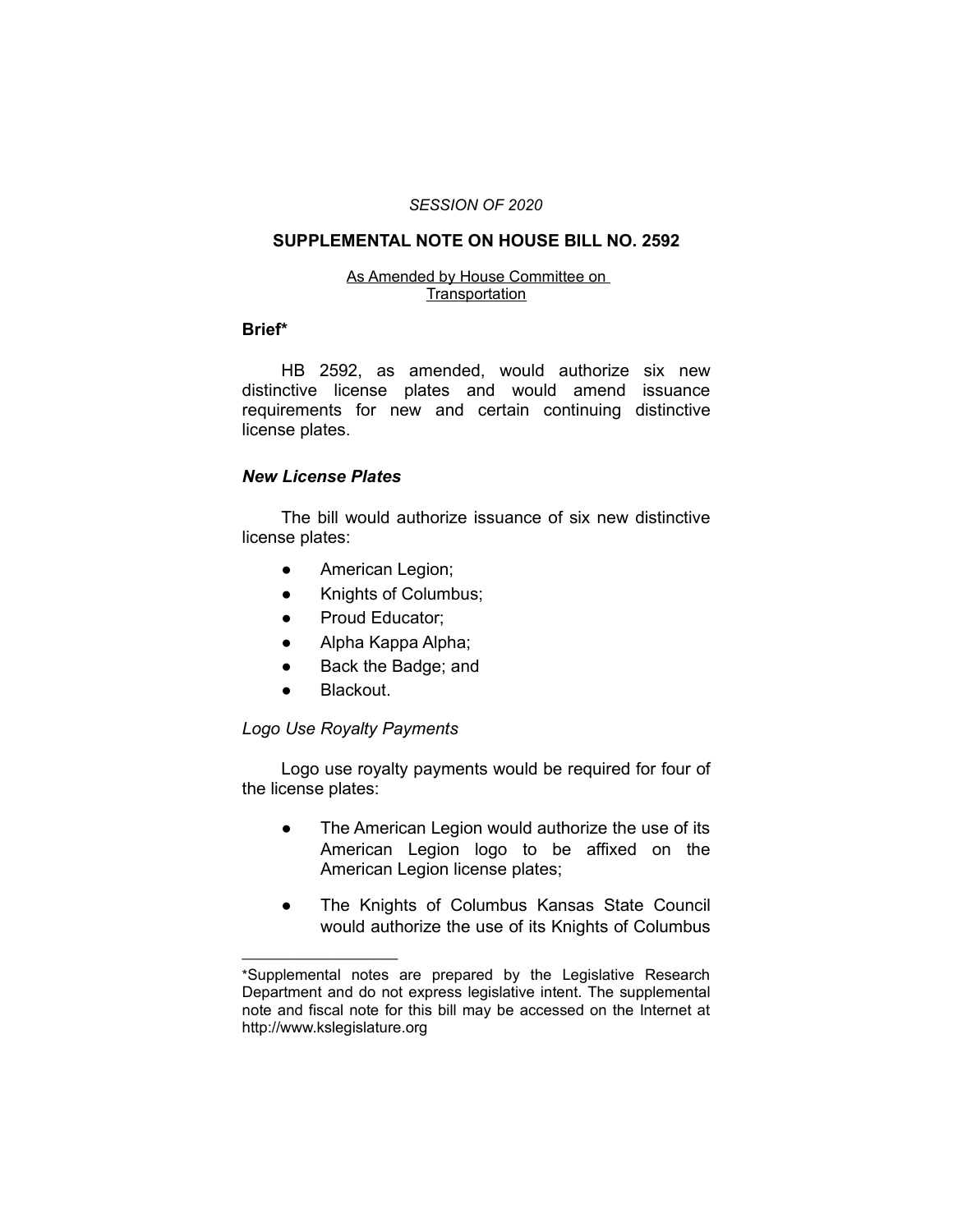logo to be affixed on the Knights of Columbus license plates;

- The Kansas Educators Support Foundation would authorize the use of its proud educator logo to be affixed on the Proud Educator license plates; and
- Alpha Kappa Alpha would authorize the use of its Alpha Kappa Alpha logo to be affixed on the Alpha Kappa Alpha license plates.

For each of these types of license plate, the bill would require a payment of a royalty of not less than \$25 but not more than \$100 per license plate issued to be paid to either the respective organization or the county treasurer. The owner or lessee of the vehicle would annually apply to the respective organization for use of such logo and, upon the payment of the appropriate royalty, receive a logo use authorization statement to be presented at the time of registration.

**Back the Badge and Blackout plates.** No logo use royalty payments would be associated with the Back the Badge or Blackout license plates. The bill would require an applicant for a Back the Badge license plate to pay a \$50 Law Enforcement Memorial Fund fee and an applicant for a Blackout license plate to pay an annual \$35 Local Roads Improvement Fund fee.

## *Renewal of Registration*

The bill would permit a vehicle owner or lessee to apply for the license plate not less than 60 days prior to their registration renewal date, on a form prescribed and furnished by the Director of Vehicles (Director), Department of Revenue. The bill would require the applicant to provide the annual logo use authorization statement, make the royalty payment to the county treasurer, or pay the fee, as applicable. The bill would not allow the transference of registration or license plates to any person other than the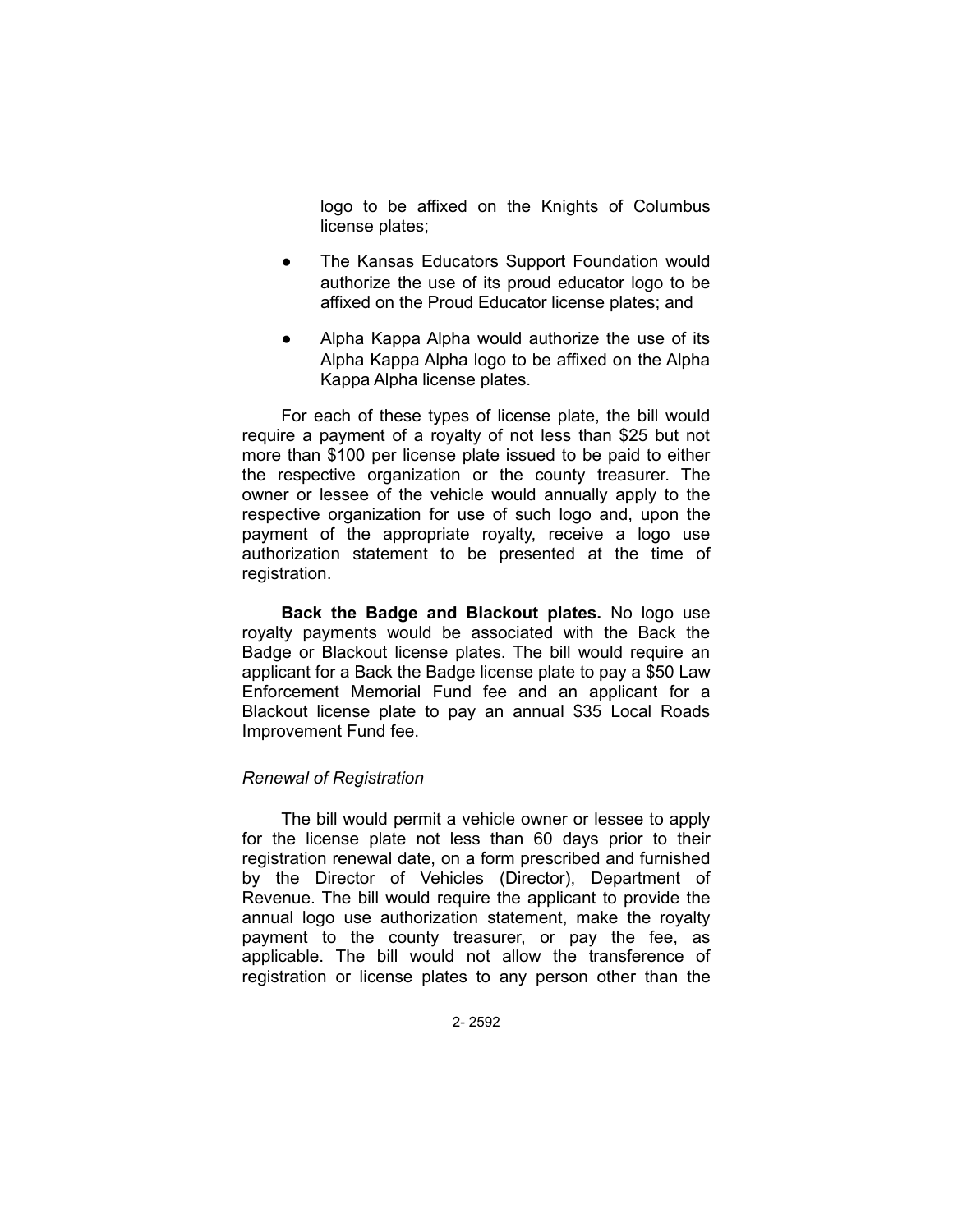applicant, but the Director could transfer the distinctive license plate from a leased vehicle to a purchased vehicle.

The bill would specify renewals of registration would be annual, upon payment of the license plate fee, and in accordance with the license plate issuance cycle. The bill would prohibit renewal of registration until the applicant has paid the county treasurer the logo use royalty payment, presents the annual logo use authorization statement, or pays the fee, as applicable. Further, if the logo use authorization statement is not presented at the time of registration or faxed by the respective organization, or the applicant has not paid the county treasurer the annual logo use royalty payment or fee, as applicable, the applicant would be required to return the license plate to the county treasurer of the person's residence.

#### *Requirements on the Respective Organizations*

The bill would require the sponsor of four of the license plates (the American Legion, the Knights of Columbus Kansas State Council, the Kansas Educators Support Foundation, and Alpha Kappa Alpha) to:

- Pay the initial cost of design for the license plates;
- Provide a toll-free telephone number or electronic mail address to all county treasurers for an applicant to call for information concerning the application process or the status of the license plate application; and
- Design the license plate, with the approval of the Director and subject to availability of material and equipment.

The bill would not require an organization to sponsor the Back the Badge license plate or the Blackout license plate.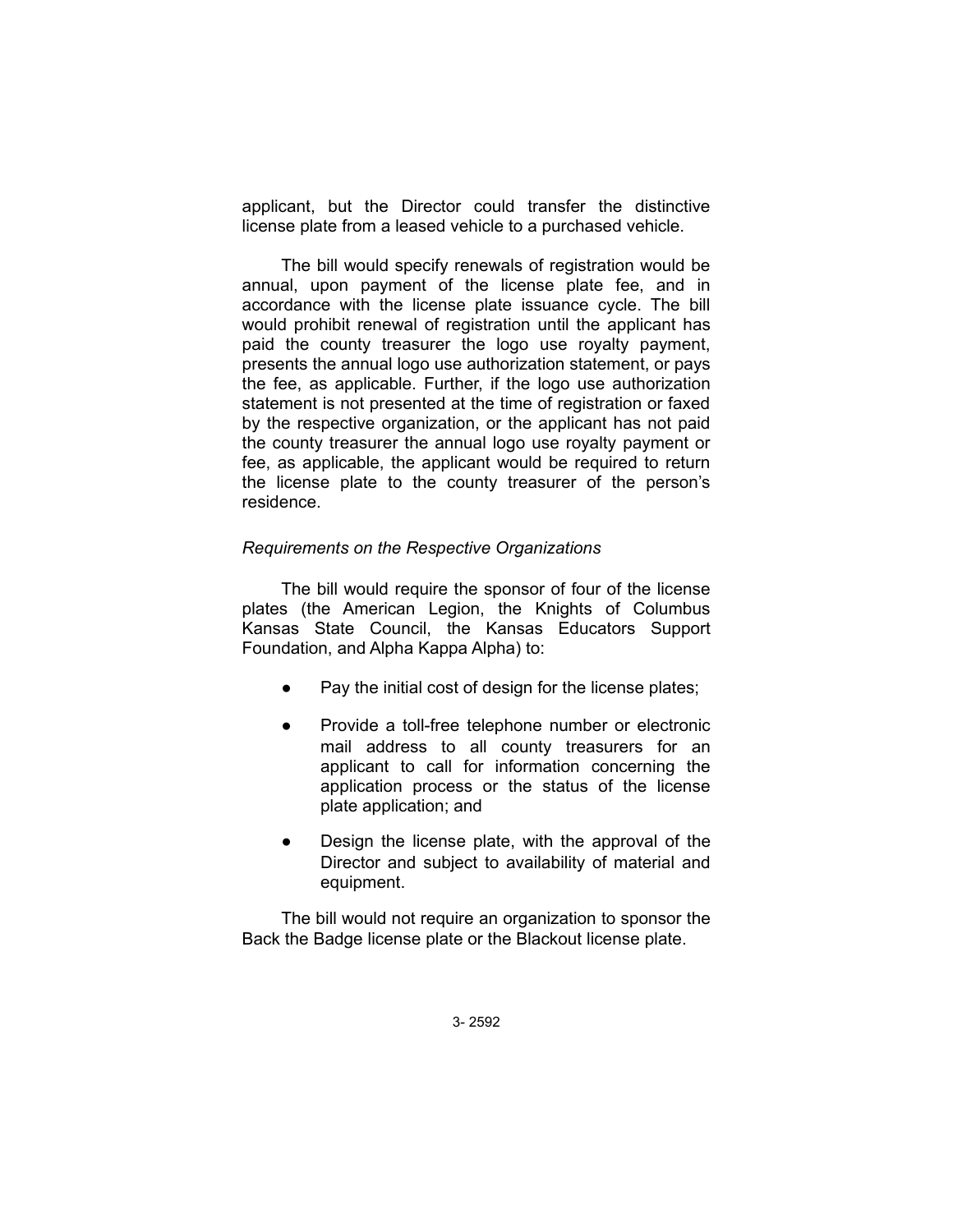## *Consent—Release of Motor Vehicle Registration Information*

The bill would require an applicant, as a condition of receiving the distinctive license plate and any subsequent registration renewal of such plate, to provide consent to the Division of Vehicles (Division) authorizing the Division's release of motor vehicle record information – the applicant's name, address, logo use royalty payment amount, plate number, and vehicle type – to the respective organization (if applicable) and the State Treasurer.

#### *Remittance of Annual Logo Use Royalty Payments*

For each of the license plates, the bill would require the annual logo use royalty or fee payments collected by the county treasurers to be remitted daily to the State Treasurer, create a fund within the State Treasury to which the State Treasurer would credit the amounts received, specify all expenditures from the respective funds would be made in accordance with appropriate acts upon warrants of the Director of Accounts and Reports and issued pursuant to vouchers approved by the State Treasurer or the State Treasurer's designee, and require monthly payments from the funds to the entity identified for each license plate:

- American Legion, Knights of Columbus, Proud Educator, and Alpha Kappa Alpha license plates: to the sponsoring organization;
- Back the Badge license plate: to the Law Enforcement Memorial Fee Fund; and
- For the Blackout license plate: to the Local Roads Improvement Fee Fund.

#### *License Plate Issuance Requirements*

The bill would exclude the Back the Badge license plate from requirements for a sponsoring organization to submit an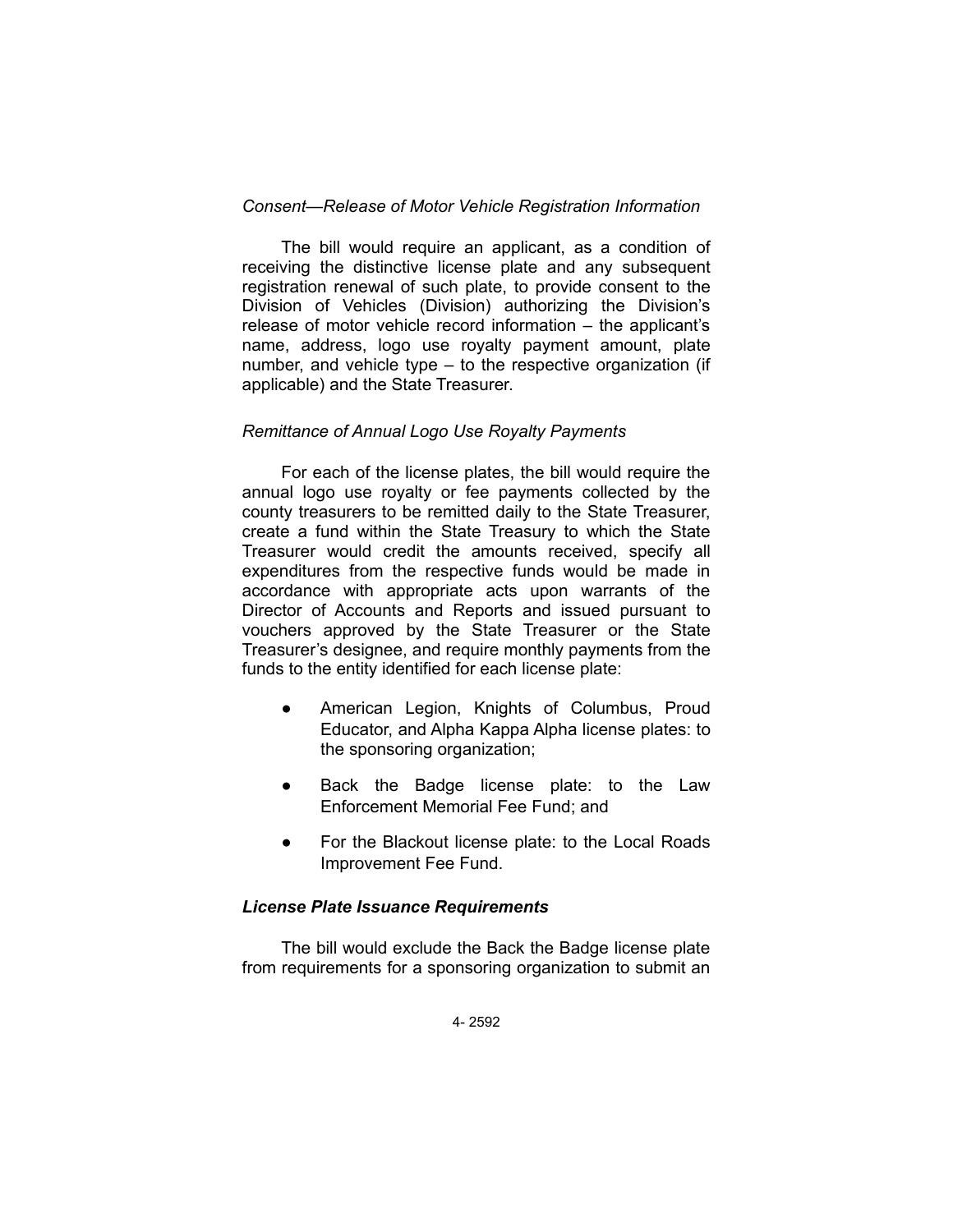amount to the Division for agency costs to develop such license plate.

The bill would exclude the Blackout license plate from the requirement moneys be submitted to cover development costs and from minimum order and annual renewal requirements.

The bill would amend issuance requirements for new and certain continuing distinctive license plates in these ways:

- Decrease the minimum number ordered that is required to guarantee initial issuance of a distinctive license plate from 500 to 250;
- Decrease the minimum requirement for the initial issuance of the In God We Trust or the Choose Life distinctive license plates from 1,000 to 100 [*Note*: In God We Trust license plates have been issued];
- Upon certification by the Director to the Director of Accounts and Reports that 100 or more paid orders for the In God We Trust or Choose Life license plate have been received, require the Director of Accounts and Reports to transfer \$4,000 (rather than \$40,000 in current law) from the State Highway Fund (SHF) to the Distinctive License Plate Fund;
- Reduce from  $$20,000$  to  $$5,000$  the maximum amount any distinctive license plate sponsoring person or organization must submit to the Division for agency costs for developing such distinctive license plate;
- For distinctive license plates authorized prior to July 1, 2004:
	- Decrease from 500 to 125, including annual renewals, the minimum number of distinctive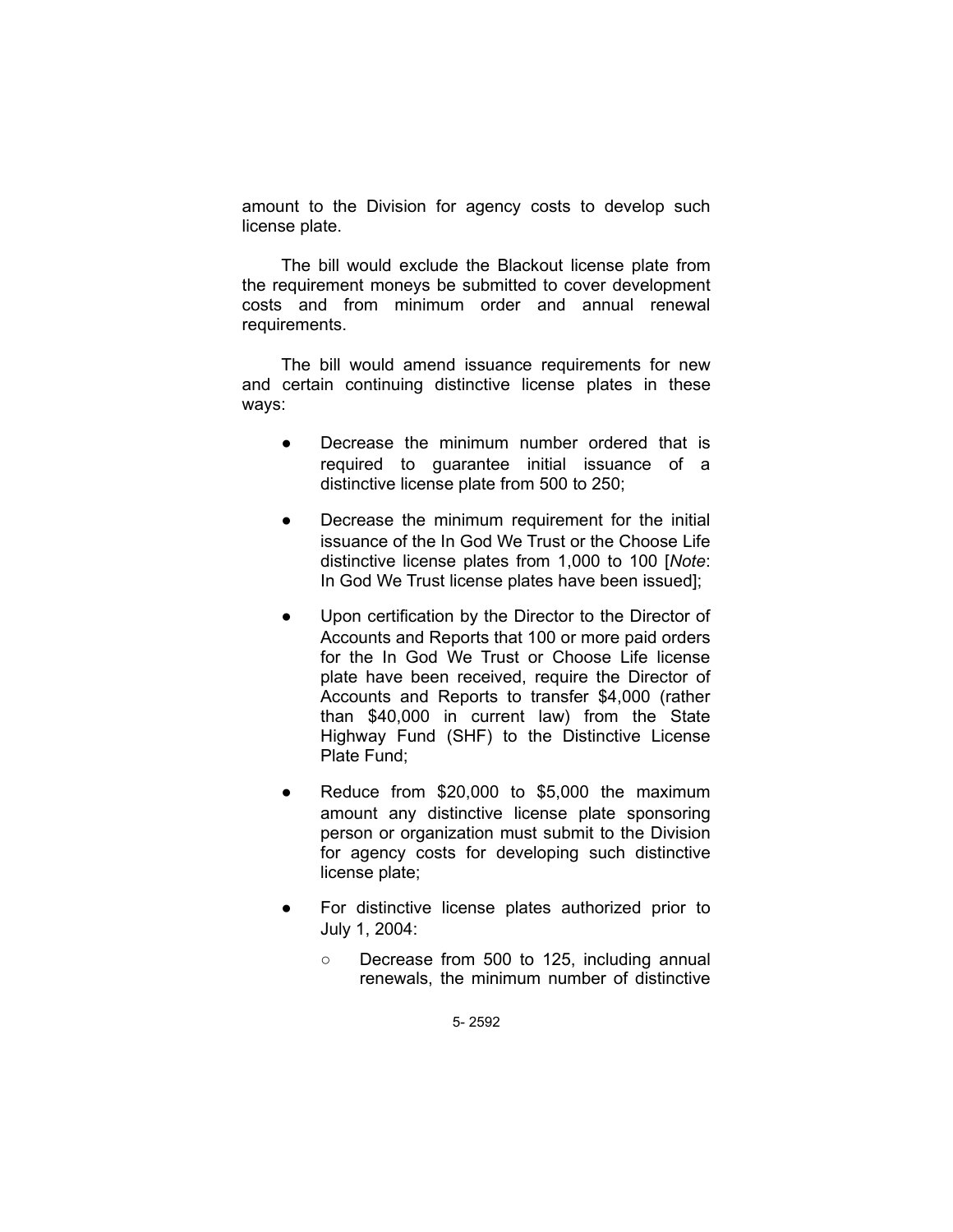license plates (except for educational institution license plates) that must be renewed in any two-year period before the Director must discontinue the issuance of such distinctive license plate;

- For distinctive license plates authorized on or after July 1, 2004:
	- Decrease from 500 to 250 the minimum number of distinctive license plates that must be issued by the end of the second year of sales before the Director must discontinue the issuance of such distinctive license plate; and
	- Decrease from 250 to 125, including annual renewals, the minimum number of distinctive license plates that must be issued during any subsequent two-year period before the Director must discontinue the issuance of such distinctive license plate.
- For educational institution license plates:
	- Remove a requirement the logo use royalty payment be established by the alumni association or foundation;
	- Decrease, from 500 to 100, the number of guaranteed plates required before initial issuance;
	- Decrease from 500 to 100 the minimum number of educational institution license plates that must be issued by the end of the second year of sales before the Director must discontinue the issuance of such distinctive license plate; and
	- Decrease from 250 to 50, including annual renewals, the minimum number of distinctive license plates that must be issued during any subsequent two-year period before the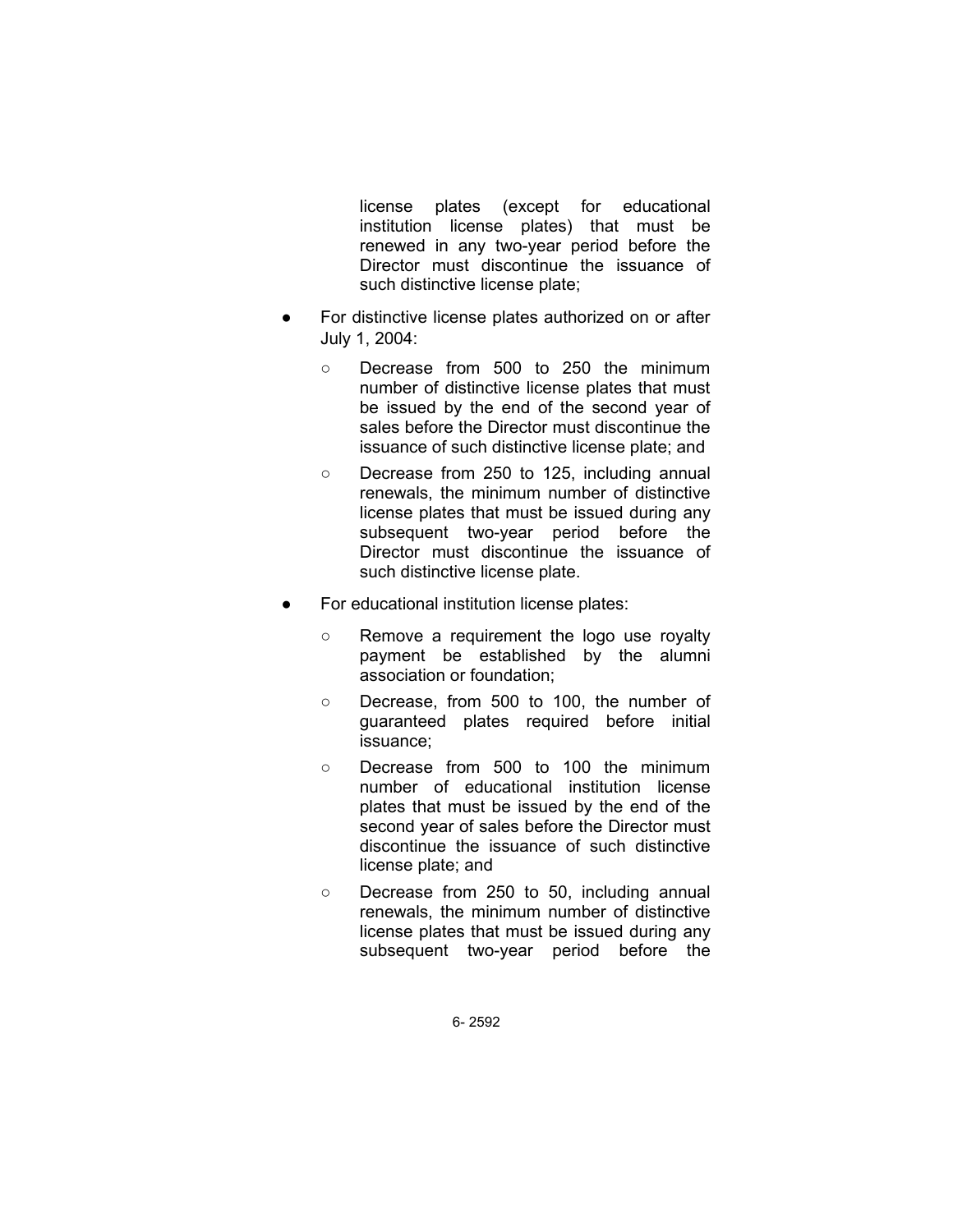Director must discontinue the issuance of such educational institution license plate.

The bill would make technical changes.

## **Background**

On February 20, 2020, the House Committee on Transportation amended HB 2592 by inserting the contents of HB 2095, HB 2300, and HB 2444 into HB 2592. The following provides background information on each bill.

## *HB 2592 – American Legion, Knights of Columbus, and Proud Educator License Plates*

HB 2592 was introduced by the House Committee on Transportation at the request of Representative Thimesch.

In a House Committee hearing on February 18, 2020, the state commander of the American Legion and a representative of the Kansas Independent College Association testified as proponents. Representative Jacobs, Representative Sutton, and a representative of the Independent College Association provided written-only proponent testimony. No neutral or opponent testimony was provided.

The House Committee amended the bill to:

- Decrease the minimum number of guaranteed license plates to be ordered for the initial issuance of distinctive license plates from 500 to 250;
- Add the contents of HB 2095, HB 2300, and HB 2444; and
- For distinctive license plates issued prior to July 1, 2004: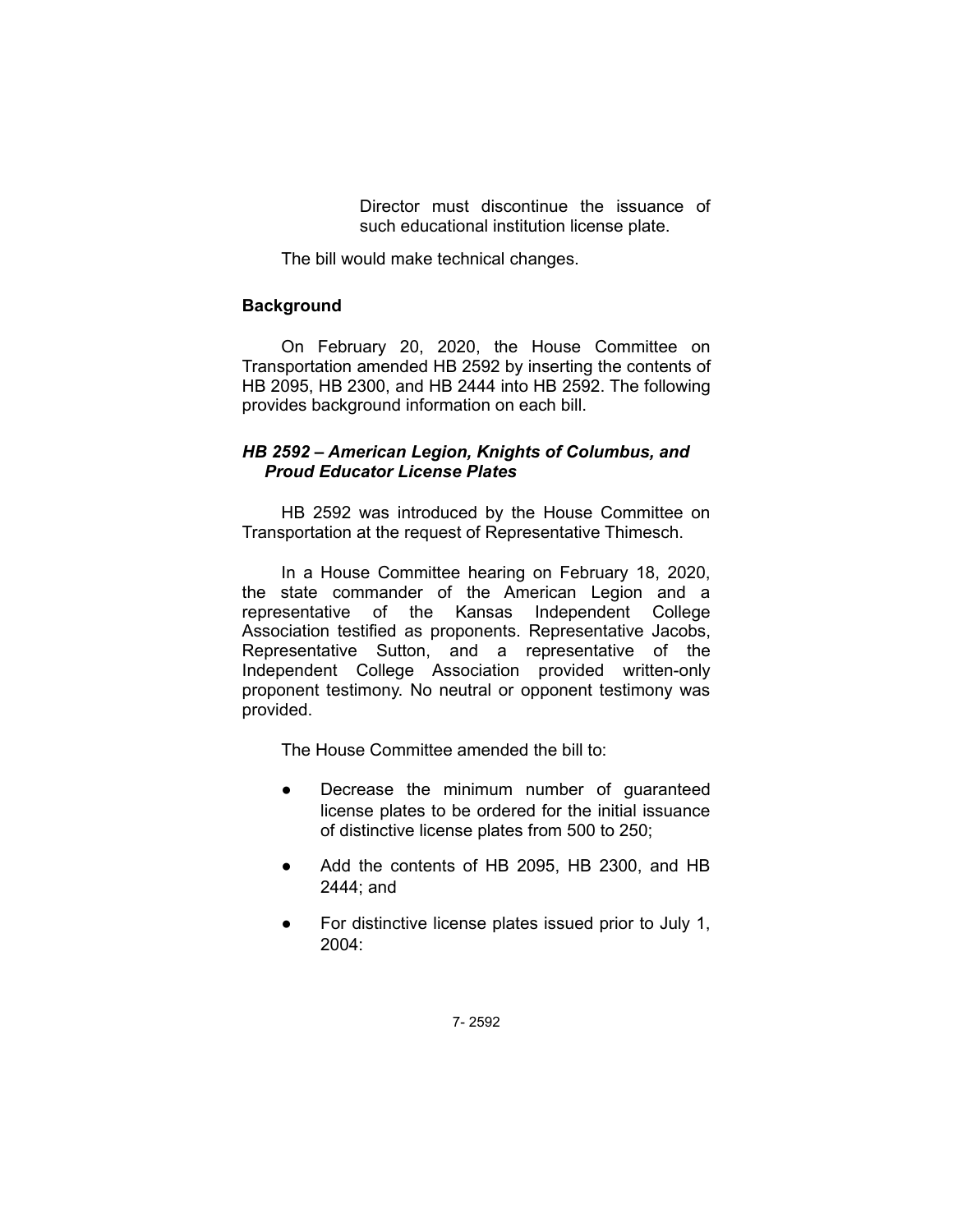- Decrease from 500 to 125, including annual renewals, the minimum amount of distinctive license plates (except for educational institution license plates) that must be renewed in any two year period before the Director must discontinue the issuance of such distinctive license plate; and
- For distinctive license plates authorized on or after July 1, 2004:
	- Decrease from 500 to 250 the minimum number of distinctive license plates that must be issued by the end of the second year of sales before the Director must discontinue the issuance of such distinctive license plate; and
	- Decrease from 250 to 125, including annual renewals, the minimum number of distinctive license plates that must be issued during any subsequent two-year period before the Director must discontinue the issuance of such distinctive license plate.

According to the fiscal note prepared by the Division of the Budget on HB 2592 as introduced, the Kansas Department of Revenue (Department) indicates enactment of the bill would increase agency expenditures by \$26,418 in FY 2021 for administrative costs related to designing and manufacturing of the American Legion, Knights of Columbus, and Proud Educator license plates. The Department estimates the bill would increase revenues to the SHF by \$58,875 for the initial issuance of 500 of each distinctive license plate created by the bill at a cost of \$40 per personalized plate fee (\$19,625 per distinctive license plate). Any fiscal effect associated with enactment of the bill is not reflected in *The FY 2021 Governor's Budget Report*.

## *HB 2095 – Alpha Kappa Alpha License Plate*

HB 2095 was introduced by Representative Finney.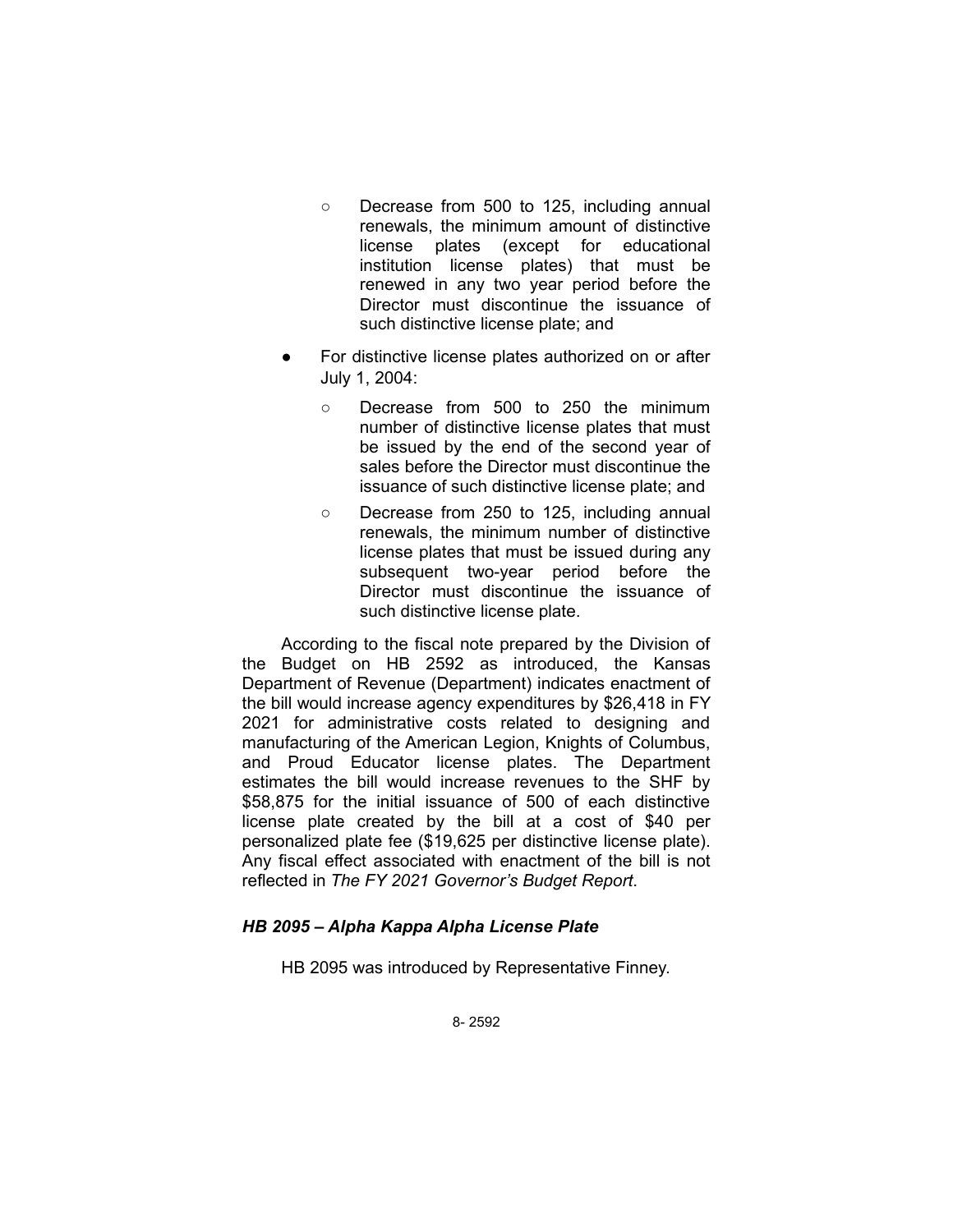In the House Committee on Transportation hearing on the bill on February 12, 2019, Representative Finney and a member of the Alpha Kappa Alpha (AKA) Sorority testified as proponents. The proponents stated AKA is the first sorority established by African-American college women and 20 states have established an AKA license plate. Another member of AKA and the Mid-Western Regional Director of AKA provided written-only proponent testimony. No neutral or opponent testimony was provided.

According to the fiscal note prepared by the Division of the Budget on HB 2095, as introduced in 2019, the Department indicates enactment of the bill would increase agency expenditures by \$5,532 in FY 2020 for administrative costs related to designing and manufacturing the new plate. The Department estimates the bill would increase revenues to the SHF by \$20,000 from the \$40 personalized plate fee per plate at an initial issuance of 500 plates. The Department estimates the bill would increase revenue to the Distinctive License Plate Fund from a \$20,000 nonrefundable fee required from the sponsor of the new distinctive license plate to defray costs to develop the new plate. Any fiscal effect associated with enactment of the bill is not reflected in *The FY 2020 Governor's Budget Report*.

## *HB 2300 – Back the Badge License Plate*

HB 2300 was introduced by Representative Burroughs.

The bill did not receive a hearing.

According to the fiscal note prepared by the Division of the Budget on HB 2300, as introduced in 2019, the Department indicates enactment of the bill would require additional expenditures of \$2,170 from special revenue funds in FY 2020 (\$750 for system programming changes, \$960 for systems testing, \$240 for updating policies and procedure, and \$220 for design costs). The Department notes the plate would be subject to current law requiring a \$40 personalized license plate fee and a guarantee of a minimum of 500 plates